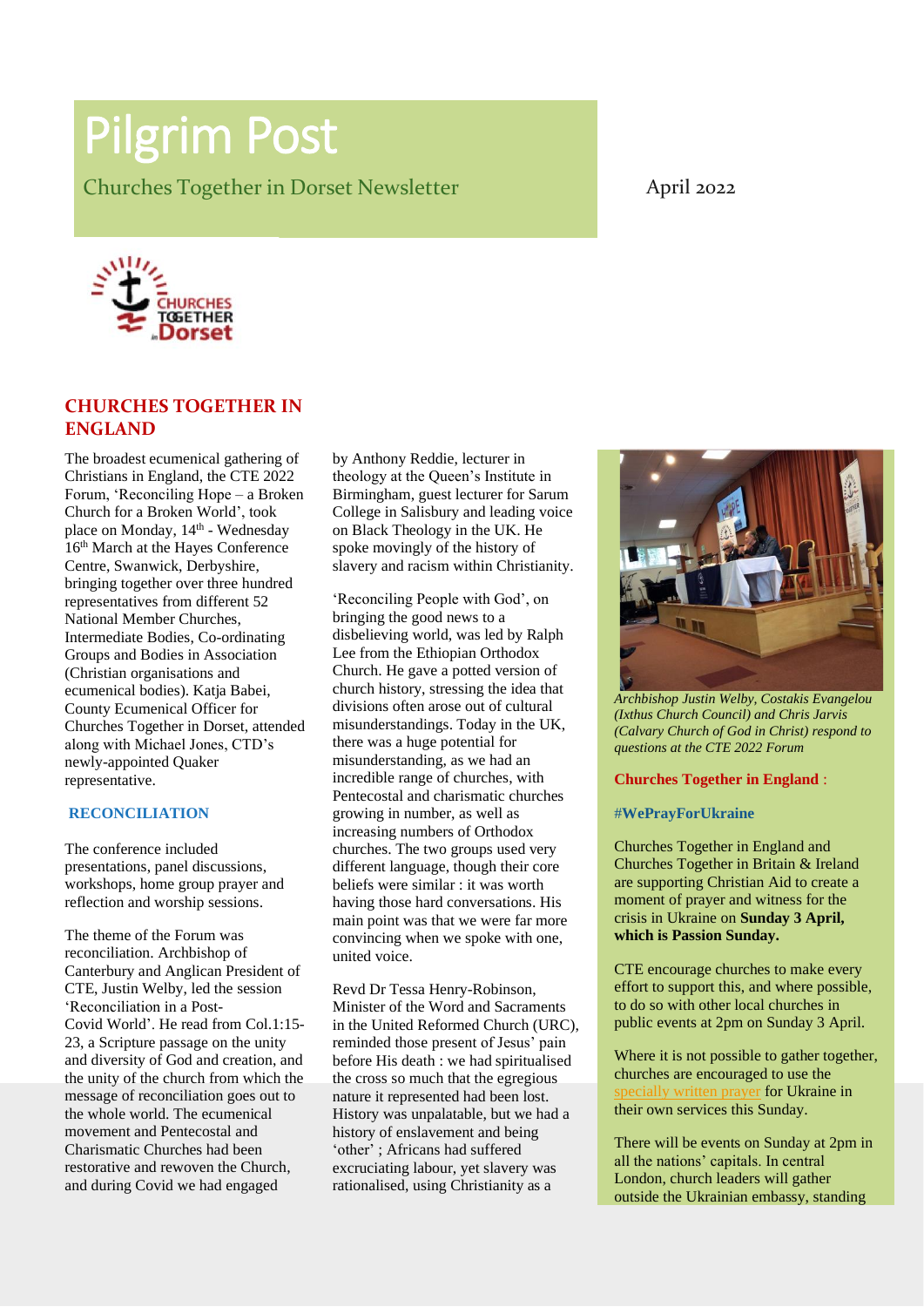with the government in the deepest crisis, but there were still divisions we needed to learn to breathe deeper.

How, then, to breathe the air of the spirit, of oxygenated life? The Archbishop said we had been infected by the pernicious virus of empirebuilding at the expense of our sisters and brothers : we must continue to learn how to live and walk together with our differences - this encouraged growth. As the government discovered it needed the churches in 2021, so we too realised that we needed each other: we must continue to gather in the ecumenical marquee, not as strangers ; we must welcome the breeze of the Spirit and ventilate the virus of selfinterest, responding to opportunities for mission from the bottom up, at local level. The most important question was not what we believe, but who we follow. Reconciliation was not easy : it involved hard work, took time and was sacrificial. The Forum was a place where we might take a deep breath, and breathe in the Spirit. A hymn was sung, originating from Psalm 84 : 'How Lovely is Thy Dwelling Place'.

Cardinal Vincent Nichols, Catholic President of CTE, spoke of Moses, Elijah and the 3 tents, and of the Forum as Transfiguration : it gave disciples a glimpse of the glory of God. We as a Church needed to construct a kingdom based on this vision ; the focus needed to be on Jesus, the 'who', as only He could lead us to the 'what' ; without a vision and a sense of amazing expectations, we end up with a narrow vision, too aware of fragilities. Moses stood for the Law - a way of doing things whereas Elijah was the fiery prophet who shook the cage : both were embraced, included in the tent ; so too, we shouldn't be scared of the fire. Peter, a central figure in a privileged position, had denied Jesus 3 times : Jesus had brought us to reparation and repentance ; however, it needed to come from within, plus guilt was induced in the other person if the focus was all on them.

Cardinal Nichols also spoke of how we might move forwards from discussions of sexuality, and how action on racism might be embedded backdrop. We had concentrated, in the past, on imbuing the Church with systemic power, but empires worked by brutalising people - once Christianity became synonymous with empire, it became the justification for civilising others. We had been born again, but if we still sided with the oppressors then this was 'cheap grace'. There was a cost to reconciliation - we were required to pick up the cross. Being Good News in a fractured society was a great opportunity to come to terms with the true version of the cross, not the glamorous version of it. Unfairness and inequality marked a departure from justice : it was important to divest from these wrongs and never commit again, but to also make amends.

The Church was in a kairos moment: the cross was caught up in a paradoxical way with the difficult, but it was a symbol of the commitment of God to the difficulties of the world, the longitude of Jesus' compassion and latitude of the love of churches for God a reinterpretation of the cross. God's first passion was justice and peace : how would we as claimers of that identity respond to injustice? Not everything faced could be changed, but nothing could change unless it was faced.

Workshops attended included 'Beyond Mercy', on reconciling social action with social justice, led by incoming CTE General Secretary, Mike Royal. Social action was people coming together to support people for the common good, in a local area; social justice was a levelling-up of perceived disparity. Access to opportunity, equity of resources, participation in decisions affecting people's lives, equal rights, protection of rights and defence of individual liberties were mentioned, as were the initiatives TLG, Street Pastors and CAP. Mike shared how, in the Evangelical, Pentecostal and Evangelical churches, there had been a social action revolution. He quoted Desmond Tutu's metaphor of social justice as going upstream, to find out why people were in the situation in the first place ; social action was helping them out of the river. When you got to know people, you saw issues coming to the surface. We could engage in social justice alongside social action : people might be scared of it getting political,

#### in solidarity with Ukraine, praying for a just peace and bearing witness to the gospel call for us all to be peacemakers.

#### Find full details on the CTE<sup>'</sup> ayForUkraine page and Christian [Aid's Facebook page.](https://www.facebook.com/christianaid/)



#### **Celebrate the Queen's Platinum Jubilee** A list of resources and

initiatives to help churches take part in these community events (compiled in partnership with Churches Together in England) can be found [here](https://ctbi.us9.list-manage.com/track/click?u=343312f3ea3e4535c7abeff6e&id=6b7e384936&e=6880ef143c)

Sign up to the monthly mailing of CTe-News [here](https://www.cte.org.uk/?Groups/234746/Home/News/CTe_News.aspx)

*This was shared at a recent prayer gathering as one of the Scripture passages that Ukrainian Christians are focusing on:* 

*Ps 31: 21-24: Praise be to the Lord, for he showed me the wonders of his love when I was in a city under siege. In my alarm I said, 'I am cut off from your sight!' Yet you heard my cry for mercy when I called to you for help. Love the Lord, all his faithful people! The Lord preserves those who are true to him, but the proud he pays back in full. Be strong and take heart, all you who hope in the Lord.*

# **Churches Together in Britain and Ireland**

Damage and degradation have been caused to our environment, blighting lives and livelihoods. The COVID-19 pandemic continues to create much loss and damage, and the current war in the Ukraine has only compounded this situation. Equally, inequality and discrimination of various kinds damage race and community relations in many parts of our world.

On 21 April 2022, 7.30-9pm, Churches Together in Britain and Ireland (CTBI) and Christian Aid will be hosting a webinar focusing on 'Loss and Damage' and what can be done to repair the harm that has been caused. Read mor[e here](https://ctbi.org.uk/webinar-loss-and-damage/)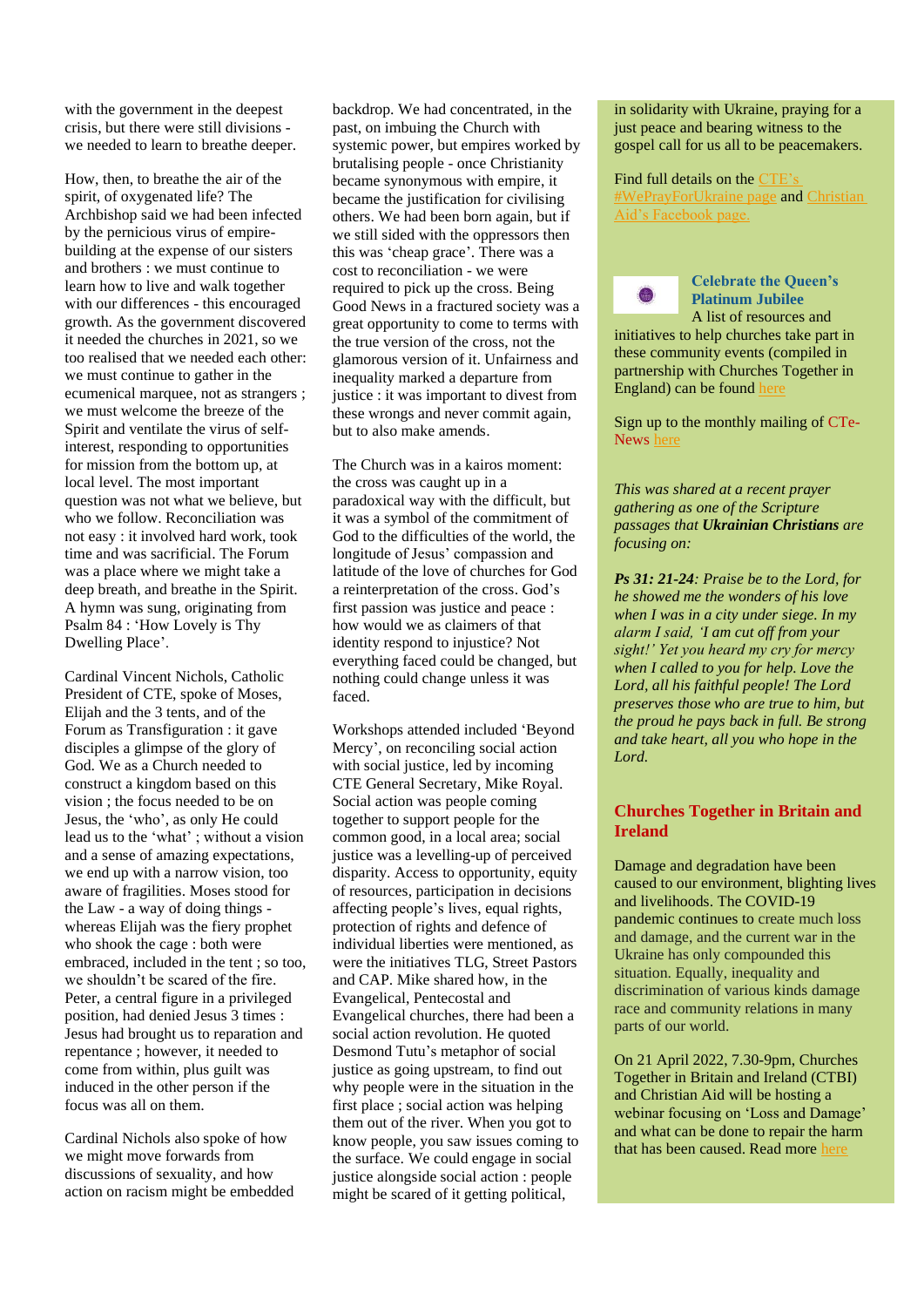into the life of the Church. He suggested that we needed a transfiguring vision, such as Peter, James and John had when they saw Jesus transfigured ; we needed to listen both to the voices of our Christian traditions and to the prophets emerging amongst us.

The war in Ukraine was a focus: prayers were said for those who were suffering. Government minister Lord Harrington spoke to members of the Forum, asking for the churches' help. Those present agreed on a **statement** that was sent to the government on the Ukrainian refugee crisis. Those present were also reminded how 29 conflicts were currently recognised by the UN.

The ways in which we were at war with God's creation were also reflected upon. Anglican theologian Ruth Valerio led 'Reconciliation with the Earth', on reconciling people to planet earth and the task of being Good News to a world in climate emergency. She emphasised how addressing the climate crisis and caring for the earth was not a secular add-on for the Church : it was an essential part of the Gospel. Being Christian was not just about going to heaven when you die ; it was all about establishing a realm of justice and peace on earth. Ruth reminded those present that the climate crisis was also an issue of economic and racial justice, with developing nations suffering the most severe effects. But we work and pray with hope, because we already know something of the transforming power of new life.

'Reconciling Communities', on being good news in fractured communities and society, was led

# **NEWS FROM THE DORSET CHURCHES**

#### **Churches Supporting Ukraine:**

**On Thursday, 31st March, a Pray Big for Ukraine event took place at Lansdowne Church, Bournemouth**. A Day of Prayer for Ukraine was held at **The Quiet Space, Dorchester on 16th March**, 7.00am-9.00pm, with

but it was advocatory rather than political. We needed to continue to be a prophetic voice, even when the tide was against us.

The workshop, 'Toolkit for a Flexible Framework' highlighted how the process which began to assist LEPs was relevant for all churches and groups (only 4 or 5 out of 52 denominations were involved in LEPs). Its process involved asking 4 questions : what did churches want to do together and to what purpose ; how did they relate; in what context and locality? The 3 different forms of agreement were highlighted - the working, practical and the constitutional.

The workshop on'Reconciliation and Interfaith Relationships' was led by Inderjit Bhogal, the founder of the Cities of Sanctuary movement, born into the Sikh faith, now a Methodist minister. He spoke of the need to broaden the ecumenical goal of Christian unity to embrace those of non-Christian faiths. The workshop on 'Intergenerational Reconciliation' involved discussion in small groups - a mix of all ages - where young people expressed what they wanted from the church of the future and older members expressed how they felt.

Thanks was given to outgoing CTE General Secretary, Paul Goodliff.

Attending the Forum was a chance to be together as the undivided body of Christ in a spirit of generosity, to listen and to learn during the most difficult of times.

(Based on reports by Michael Jones & Katja Babei)

#### **Lent**

**Wimborne Area Christian Aid Lent Lunches** 50 to 60 people attended the first three Lent Lunches each week, with more than £2,000 raised. There are still 3 to go : **March 23rd, 30th and April 6th between 12.15 and 1.15 pm at Wimborne Methodist Church.** No charge but donations welcome :

**'We're at the centre of power and yet we are powerless' –** the plea for prayer from St Andrews', the Anglican church in Moscow. The Revd Canon Malcolm, reflects on recent events. Read mor[e here](https://ctdevon.us17.list-manage.com/track/click?u=02c75d3642ce60f0a39589776&id=f7da9c8cf6&e=cd728da752)

#### **World Council of Churches - Christian Perspectives on Human Dignity and Human Rights: 11 April 2022**

Part of the international conference held on 9-12 April in Wuppertal, Germany, the online panel discussion on 11 April will reflect on the challenges for a common vision of churches on human rights today, bringing together biblical, theological and practical perspectives on human dignity. The livestream of the public session will be available on the WCC YouTube channel, accessible [here](https://www.oikoumene.org/live.) on 11 April 2022, 13.30 – 15.30 CET Follow it [online](http://www.oikoumene.org/live)



Only 3 weeks to go until **Stay Awake '22!**

**Saturday 23rd April 2022 10am - 7pm**. Book your ticket[s here](http://www.stayawakejc.com/)

**Monthly webinars on a Thursday, brought to you by Church Action on Poverty and the URC's 'New Reality Same Mission' group**, take place from 1.30-2.30pm. The next session takes place on Zoom on 7 April. For further information and to receive event reminders, sign up her

**URC The Significance of Worship in a Changing World conference** takes place from 26-27 April, where participants will explore how worship might be developed in the post-covid world. For further details and to register, please email the conference team [here](mailto:john@spiritualseekers.co.uk)

# **OTHER NEWS**

#### **Ukraine : #DorsetTogether**

Dorset Council are working alongside the NHS, Public Health Dorset, the emergency services, faith groups, Volunteer Centre Dorset, Dorset Race Equality Council, Help and Kindness, and other local groups to coordinate the county's response. This includes support for Ukrainian individuals and families and local sponsors providing accommodation. Dorchester-based group Help and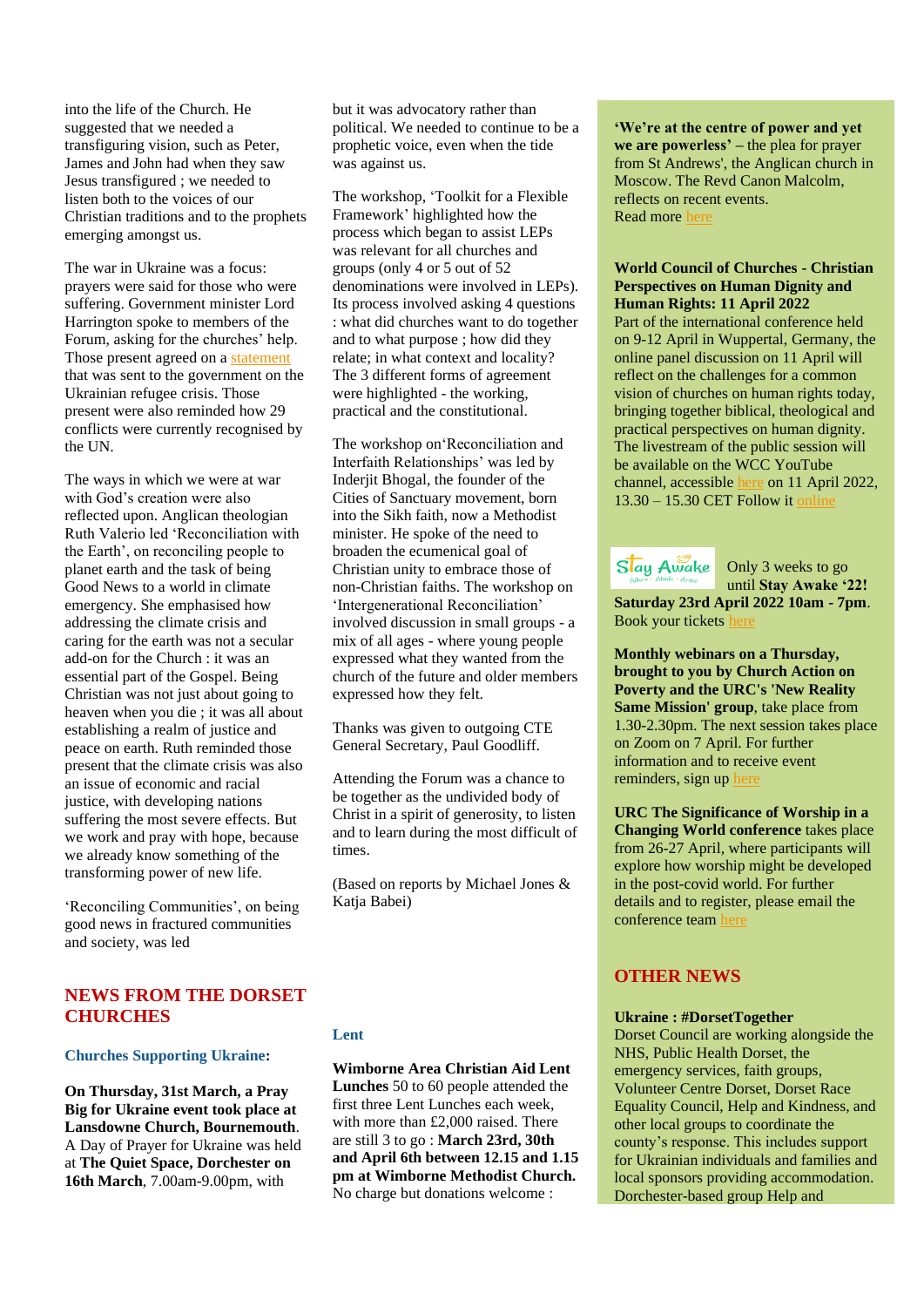people coming and going throughout the day, with readings and prayers at 2 hour intervals. **On 5th March, Christchurch Priory held an event for prayer** where people could light a candle for those suffering in Ukraine.

As the crisis in Ukraine started to unfold, people across **Swanage** started donating items to send out to those in need. **St George's Church in Langton Matravers became a collection hub,** attracting donations from across Purbeck. The goods were transported to the Castlepoint Bournemouth, a main collection centre in the county, and will be heading towards those displaced by the conflict in Ukraine.

**Swanage URC** has produced a fiveminute silent video as a focus while praying for Ukraine, with insightful and compassionate prayers on the tree from Year 5 and Year 6 pupils from St Mary's Primary RC School. Watch the vide[o here](https://urc-news.org.uk/2JB1-1UMDQ-AEA1G7-185Z2B-1/c.aspx)

**St Clement's church in Boscombe** have started a once-a-week prayer time for Ukraine.

**All are welcome to Light a Candle for Ukraine between 12 noon and 12.30pm at St James' C of E Church, Shaftesbury every Monday** until peace comes, and to enjoy this quiet space.

**There will be a vigil outside Sherborne Abbey on Friday, April 22nd** from 11am to 12. This is being coordinated by local Quakers but all are invited to participate. This vigil has a dual role as not only is it a vigil for peace but the date was selected also as it is Earth Day.

# **EVENTS**

place.

# **CHURCHES TOGETHER IN DORSET EVENT** An Ecumenical Quiet Day will

take place on Tuesday, 26<sup>th</sup>

April at Broadstone Methodist Church, Lower Blandford Road BH18 8DP, 10am-3pm. Coffee provided; please bring a packed lunch.

emai[l katjactd@gmail.com](mailto:katjactd@gmail.com) tel : 077899 52472 to book there will be envelopes for the Christian Aid Lent Appeal and for the Ukraine Emergency. Ukraine Crisis Appeal donations can be mad[e here](https://www.christianaid.org.uk/appeals/emergencies/ukraine-crisis-appeal)

Visit the [URC YouTube channel](http://www.youtube.com/URCUK) for a series of videos for Lent from the Revd David Coleman.

This year during Lent, C of E churches in the Shaftesbury area have been doing a five-week course, part of the **Church of England's Living in Love & Faith** project. It tackles the tough questions - and the divisions among Christians - concerning matters of gender identity, sexuality, relationships and marriage. Two groups are running : a daytime course at St Peter's Church and an evening course at St Mary's, Motcombe. The course booklet is available [here](http://www.chpublishing.co.uk/) or can be downloaded [here](https://llf.churchofengland.org/)

**Churches in the Shaftesbury area have invited people to 'Give it Up'** to God - to give up all or part of the cost of a 'given up' item in Lent and to donate it to the Children's Society through their church.

### **Church News**

In Bournemouth, there are a range of places taking physical donations especially local Polish shops. The old Argos warehouse at **Castlepoint** is the biggest collection point. For Christchurch, see the [CBC Facebook](https://www.facebook.com/CBCDorset/) page. Some places are getting overwhelmed, so BCP Council are encouraging people to give finance to the DEC appeal.

**A Service of Lights, Tuesday 12th April at 7.30pm at St Catherine's Church, Wimborne -** an opportunity to reflect on the events between Palm Sunday and Easter. An event including periods of silence, eight cycles of a reading on the theme of Jesus' passion and music from a choir. The service involves all Wimborne churches and is open to all. Following the service there is an opportunity to meet fellow Christians whilst enjoying refreshments.

**Hilfield Friary** celebrated its 100th Anniversary in December and is now open to guests. A full calendar of

Kindness is helping to signpost and promote local community groups providing advice to refugees and local sponsors. They are running two online forums to share information – one for local hosts providing hospitality to refugees through the Homes For Ukraine scheme, and one for local community groups to keep in touch and help to respond to the local needs of refugees as they arrive. Find more information [here](https://bridport-tc.us15.list-manage.com/track/click?u=c2e8777a548ccdb898ef12c40&id=cb7f60f904&e=48de5125a2) or call Help and Kindness on 01305 595958

### **Christchurch Food Bank**

The official opening of Christchurch Foodbank took place on 25<sup>th</sup> March, at St Joe's Old Chapel. More than just food, its ministry is to walk alongside those in the community on their journey out of crisis and to bring hope and practical assistance. It offers a furniture bank, community suppers, cookery workshops, a hardship fund, homeless drop-ins, School Holiday Hunger, community money advice, homeless and rough sleeper assistance and Meals in a Bag. Tel : 07587371088 [christchurchfoodbank@gmail.com](mailto:christchurchfoodbank@gmail.com)

Poole's first building solely dedicated to helping the town's homeless and vulnerably housed opened its doors on 21 March. **The Genesis Centre** on Hill Street is destined to become the hub for all support and help available locally from charities, churches and the local authorities - a one-stop place of change. Read mor[e here](https://anglican.us7.list-manage.com/track/click?u=1e123e68687cda6e15c5e6887&id=d47b98e069&e=15230af860)

**BCP is purchasing the hall at St Stephen's Church, Boscombe** to be used as a health hub for the homeless.

### **THE BOURNEMOUTH WILLIAM TEMPLE ASSOCIATION**

Do you want to hear a thought-provoking talk about the Christian faith or other faiths and their application to contemporary issues? Then why not come to one of the William Temple meetings.

Meetings take place at the Marsham Court Hotel, Bournemouth. There is an optional meal and the talk starts after coffee/tea at 8pm.

For further information, contact John Newbold, tel: 01202 761 749 email: [jjnewbold@btinternet.com](mailto:jjnewbold@btinternet.com) A full list of upcoming talks can be foun[d here](https://www.williamtemple.org.uk/)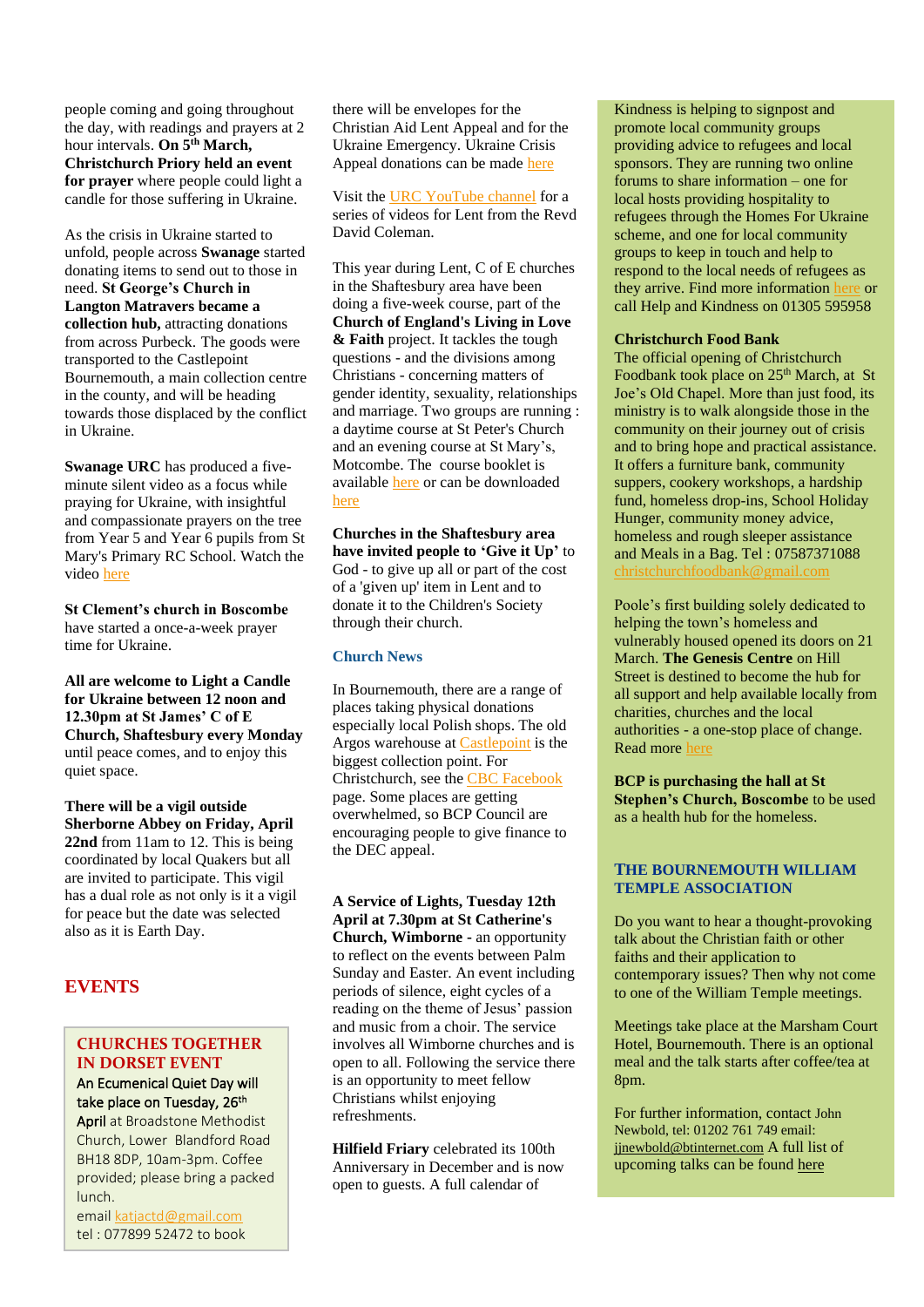**Christian Aid Week 2022 - 15th to 21st May** The focus will be on Zimbabwe, exploring the lives and livelihoods of women living in rural communities for whom drought makes every day a struggle for survival. Gift envelopes with details of drop-off points for those wishing to donate will be issued nearer the time. There will be a collection in the centre of Wimborne on the Friday.

**Good Friday Walk of Witness, Wimborne Minster.** Bringing together all of the churches in the town and surrounding area, and Christians attached to no particular church.The walk will begin at St John's church, Leigh Road at 10.30am and proceed towards the town centre, picking up the congregations of the Baptist church, St Catherine's and the Minster en route. Those wishing to participate can join at any point. The walk ends on Willow Green at 11.00 with a service, which concludes at 11.30.

**Churches Together in Verwood, Good Friday Service of Witness,**  11am on Ferrett Green.

**Churches Together in Boscombe** Good Friday service in Fisherman's Walk, 11:15 to 11:45 a.m. There will be Walks of Witness to the bandstand from Immanuel URC Church, Southbourne Road and All Saints Church, Castlemain Avenue, both starting at 10:45 a.m.

**Churches Together in Poole** are meeting at 10am outside Sainsbury's Supermarket in the Town Centre for an outside event with music from the Salvation Army

# **OPPORTUNITIES**

### **Ukraine Crisis**

There are increasing messages from aid agencies stating that unless there are key contacts in the Ukraine or neighbouring countries, any collections of provisions may get in the way of planned responses. Therefore, the best way to give is financially to the [DEC](https://donation.dec.org.uk/ukraine-humanitarian-appeal) Humanitarian Appeal. **Disaster Emergency Committee** charities, which includes Christian

events can be found on their website (see below) There are spaces available on Hilfield Friary's weekend, **'Grounded in God - Entering Holy Week held by the Psalms', Friday 8 - Sunday 10 April**.This retreat, led by Canon Patrick Woodhouse, will look at the Psalms, exploring something of the meanings that they can offer, and how in these very turbulent times they can hold us and enable us to see the world with hope. Phone 01300 341741 or [email](https://www.hilfieldfriary.org.uk/programme/) to book a place. Visit the [programme page](https://www.hilfieldfriary.org.uk/programme/) for more details.

**Prepare for Holy Week with Bournemouth Symphony Chorus' 'Bach's St Matthew Passion'**, Palm Sunday 10 April 2022, 7pm at the Lighthouse, Poole BH15 1UG Full details and booking [here](https://www.lighthousepoole.co.uk/whats-on/2022/js-bach-st-matthew-passion/)

**On Saturday 16 April** (Easter Saturday), Christchurch Baptist Church are staging a performance of '**I Am Mark',** a dynamic new, word-forword, solo performance, as it was originally narrated ; the Good News of Jesus in all its urgency and power, challenge and comfort - concluding with the events of the first Easter weekend. Find out more [here.](https://iam-mark.com/) Book seats or an online lin[k here](https://l.facebook.com/l.php?u=https%3A%2F%2Fchristchurchbaptist.churchsuite.com%2Fevents%2Fcgb3nqxx%3Ffbclid%3DIwAR2OeTbZgcF1MTImdofioDT06Na7sY-UQiyWm04OVhGxTkRFl1mf-r9_O4k&h=AT2q2O0Wlk4K5_WoDdM-9qlVcAIak81PWwV9ah9JlbIyHavFhCISZ3E-n_-xCRjYpQJIVKyZjE3XGm7nLndWh5bjMJC5XcXcj3uV432lgYpqZva3Xbnnh5blfr8chuylafA1Ioc&__tn__=q&c%5B0%5D=AT0Sh-gOOH-8ohvIa0ZKlHNpW5uRCrrRRpQuxRwV5g_lGM30Z9MrQB5vYK-nqCRa0NMj9AnRqVhtUYXvL8yhzOjVelqsT5xBgYQkYTuIlcjX15Q5Quwb1Y3FEMjXZiQRfW22RxAKiLeG42NNp5VPzD9TMEGXUCBHV5hxF9YwAoZeXOY3) All proceeds will be given in support of one of CBCs Word Mission partners, Edith's Hope.

**The Arthur Rank Centre's popular Rural Ministry Course** takes place from 14–16 June at King's Park Conference Centre, Northampton, and is designed for lay and ordained church leaders entering a rural appointment for the first time, or for those already in rural ministry who want a refresher. Find out more [here](https://urc-news.org.uk/2JB1-1UMDQ-AEA1G7-185IDW-1/c.aspx)

**Holiday at Home** : churches across Bournemouth working together to prevent loneliness over the long summer holidays for older people. First run in 2019 with churches in Winton, it is being expanded across Bournemouth. A church (or several churches working together) will commit to providing one day of activities aimed at older people. Running approx 10-4pm, it will include lunch with a charge payable directly to each church. PramaLife will coordinate bookings. If you'd be interested in knowing more or in coming on board then please contact Tess on 07912

#### **A special live performance of The Passion by LAMPS Theatre Company**

Immanuel Southbourne in Partnership with Lamps Theatre Company presents the recreation of the life, death and resurrection of Jesus in this moving, memorable and joyful retelling of the Easter Story. Saturday 9th April 6:30pm. [Email](http://www.immanuel.org.uk/) or tel : 01202 424994

#### **The Poole Passion!**

Dorset's largest community theatre project dedicated to dramatically recreating the final days of Christ. A diverse, intergenerational and non-religious community group of professionals and amateurs of all abilities. **Tuesday 5th , Wednesday 6th , Thursday 7th, Friday 8th, Saturday 9th April at the beautiful St Peter's Church, Church Rd, Lower Parkstone (Ashley Cross), Poole, BH14 0NN** Tickets are on sale now: Tel: 07598 826145

**Churches Together in Winton, Charminster and Moordown** are partnering with Faithworks to provide personal money debt advice, practical money chat courses and are looking at running CAP money courses. The Recovery Course is also continuing to run.

**Winton Community Shed and woodworking group** - for men who are lonely or isolated. Tess Champion of Prama is asking if churches might like to run a group at the Winton Community Shed, Winton Community Recreation Ground, on other days other than the current group on Wednesdays, or if there are people who would like to be part of the current group as part of the team or group members. It currently has a committed group of mainly older men who meet from 2-4pm. Call Tess on 07912 272077 o[r email](mailto:tess.champion@prama.uk.)

**At half term, Wesley's, the Community Cafe located in The Spire on Poole High St, offered free meals** for children to support those who would normally have free school meals, but it was open to any. 277 children were served with free lunch at a cost of almost £1000, all paid for by gifts from members of Poole Methodists. They would like to do the same at Easter : could you help? Donations are also welcome.

**'As One'** An alliance of community organisations, faith organisations,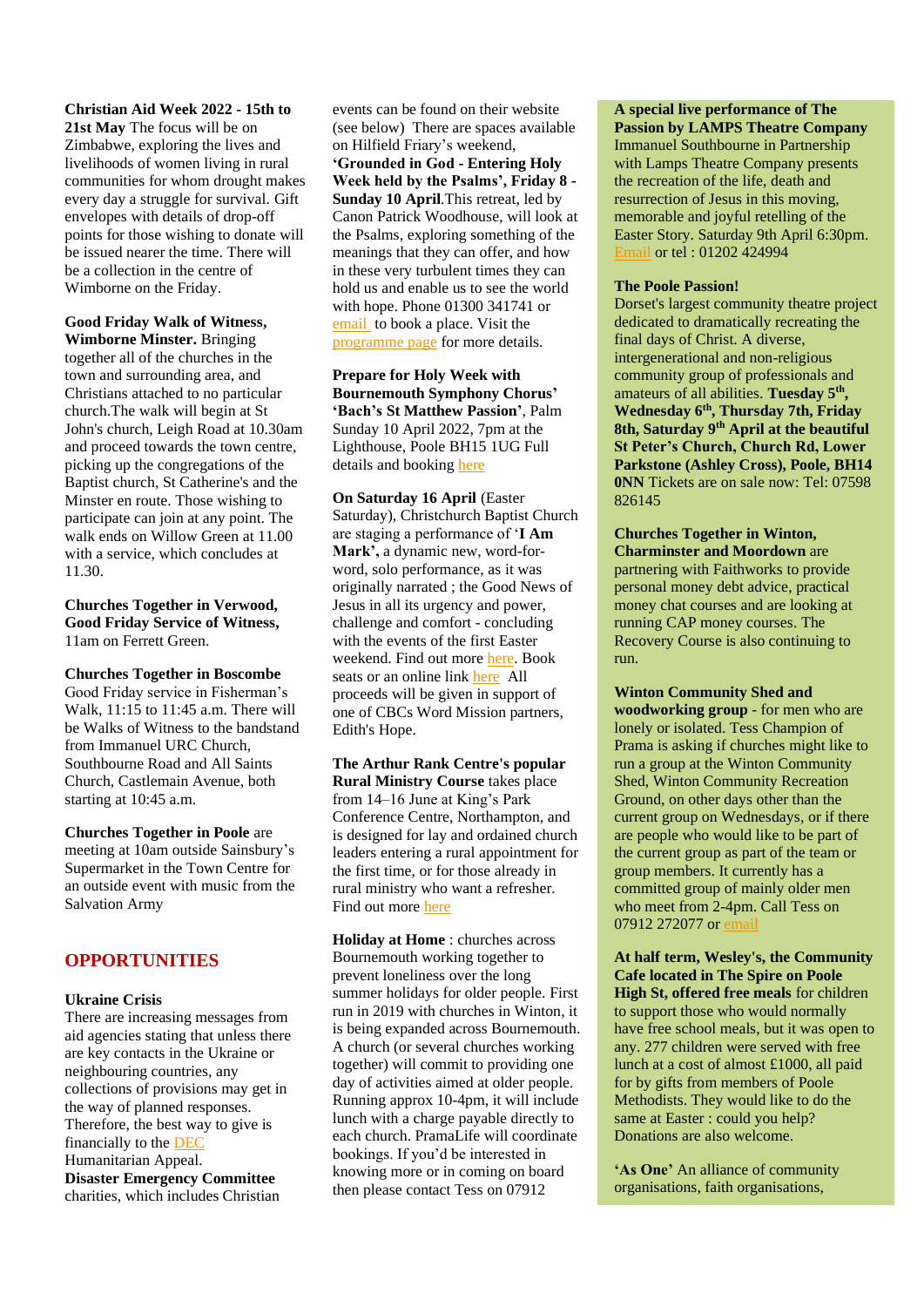Aid, World Vision and the Red Cross, are in Ukraine and neighbouring countries meeting the needs of all refugees and displaced people.

**Bournemouth's local Christian agency**, **International Care Network**, has provided a helpful summary of how churches can help in this crisis: see [here](https://www.icn.org.uk/) to pray, lobby, and donate

Some BCP churches have strong links to churches in neighbouring countries. **The European Evangelical Alliance**  has an ever-growing list of Christian agencies working across Europe who would welcome financial and prayer support. Find out more [here](https://www.europeanea.org/ukraine-crisis-response/)

#### **The Sanctuary Foundation led by Dr Krish Kandiah (Home For Good Fostering organisation)** have

experience in working with Afghan refugees. If you are thinking about housing refugees, thei[r video](https://ctdevon.us17.list-manage.com/track/click?u=02c75d3642ce60f0a39589776&id=a0075cc59b&e=cd728da752) is well worth some time to help you. Homes for Ukraine have a sponsorship scheme they are putting together. Find out more [here](https://ctdevon.us17.list-manage.com/track/click?u=02c75d3642ce60f0a39589776&id=66c06d6d81&e=cd728da752)

# **Homes for Ukraine -Connecting Ukrainians in need with UK Host Families** Helping connect hosts / sponsors in the UK with Ukrainian

families or individuals in need of a safe place to stay. This service is designed to work with

the UK Government's official visa application process and allows Sponsors in the UK and Ukrainians to find the perfect match based on a number of criteria to ensure the best chance of success and ensure safety for both parties. Find out more [here](https://www.gov.uk/register-interest-homes-ukraine)

**The U-based charitable organisation USPG (United Society Partners in the Gospel) and the Church of England Diocese in Europe** have also launched an emergency appeal to support Christian charities and churches carrying out humanitarian work both in Ukraine and responding to the arrival of refugees in neighbouring countries. People are encouraged to continue to pray, to act by exerting pressure on the government by sending an email to their local MP, pushing for safe passage for refugees, and to stand with

# 272077 o[r email](mailto:tess.champion@prama.uk.)

#### **Vacancies :**

**The Joint Public Issues Team (JPIT) / Methodist Church are hosting three one-year, full time, paid internships** : two parliamentary internships with roles split between JPIT and working in the office of an MP's office (one Conservative, one Labour), which offer an opportunity to work on the frontline of political life, whilst also engaging with effective campaigning and advocacy and to work with JPIT, and one full-time with JPIT with a focus on engagement, communication and research, working alongside the rest of the team to produce resources and tools for effective campaigning and engagement. These roles are aimed at recent graduates aged 21-30. Applications for the internships close on 18th April. An [online event](here) exploring JPIT's internships and the application process takes place on  $7<sup>th</sup>$ April.

**Wimborne Minster church is seeking to appoint a Family Outreach Worker.** To find out more, visit

[www.wimborneminster.org.uk](http://www.wimborneminster.org.uk/) Contact the Parish Office at

[parishoffice@wimborneminster.org.uk.](mailto:parishoffice@wimborneminster.org.uk.) or call Revd Canon Andrew Rowland 01 202 882340 / Revd Nick Wells 07715 670321. Closing date 25 April

**St Michael's, Verwood is seeking to appoint a part-time Children's Worker**. Find out more [here](https://www.salisbury.anglican.org/whos-who/job-vacancies/lay/childrens-worker-st-michaels-verwood)

**PACE (Programme for Applied Christian Education )** is recruiting a Part-time Senior Supervisor to work in schools with Pastoral Care Workers, Designated Safeguarding Leads and Senior Leadership Team members. Pleas[e email](mailto:office@pacetrust.org.uk%20and%20an%20application%20form.) for details. Find out more about PACE [here](http://thepacetrust.blogspot.com/)

**Verger/Chaplain's Assistant for the Ministry of Defence in Poole**. £21,169 a year - Full-time / Part-time. [Email](mailto:christopher.shimmen125@mod.gov.uk) for more information.

**Community Outreach Worker – Weymouth initially based at the Methodist Church's Westham Community Centre.** 20 hours per week. Pleas[e email](mailto:Suebird1063@gmail.com) using Ref. DSW22/04 in the email subject line.

local authorities, businesses, schools and residents.

The initiative came from Uturn UK C.I.C., which pioneered Street Associations and in 2018 created and coordinated Birmingham's Permission to Smile campaign. It has a Christian ethos.

Its goals are to build Street Association as a way to renew a sense of belonging in a community and to encourage kindness and friendliness between people who live on the same street. BCP, Worcestershire, Birmingham and Dudley are in the first 'wave'.

#### **How to start**

Aim for small group, just your street. Put up a two-metre banner. Distribute a letter which invites people to meet over coffee and cakes one evening, with about a week's notice. The first meeting could be in a home or at a church or community centre. Host an As One Tea Party event. There, residents from each local street will be introduced to the idea of starting a Street Association for their own street. Talk about what you might all do together. Collect contact details. Maybe start a Facebook or WhatsApp group for the street.

Ideas of things a Street Association might do include : a coffee morning ; a movie ; a Christmas party, a picnic, a quiz evening, a fish and chip supper, a kids' activity in the park, a barbecue, a children's party, a Queen's Platinum Jubilee celebration.

Get a date for the first one and share tasks (such as producing a leaflet, bringing food, talking to neighbours, etc). Hand out window stickers. Ask people to put them up so that the street knows something is happening!

As One notes that an activity which involves children should be undertaken in the presence of their parents or guardians. An event for the whole street, gathered together in one room or area, is generally the safest option. Contact Paul Hockley 07306818985

#### **'Welcome Churches'**

Encouraging churches to welcome refugees and migrants from different countries, including Ukraine. Churches can register as welcoming churches,